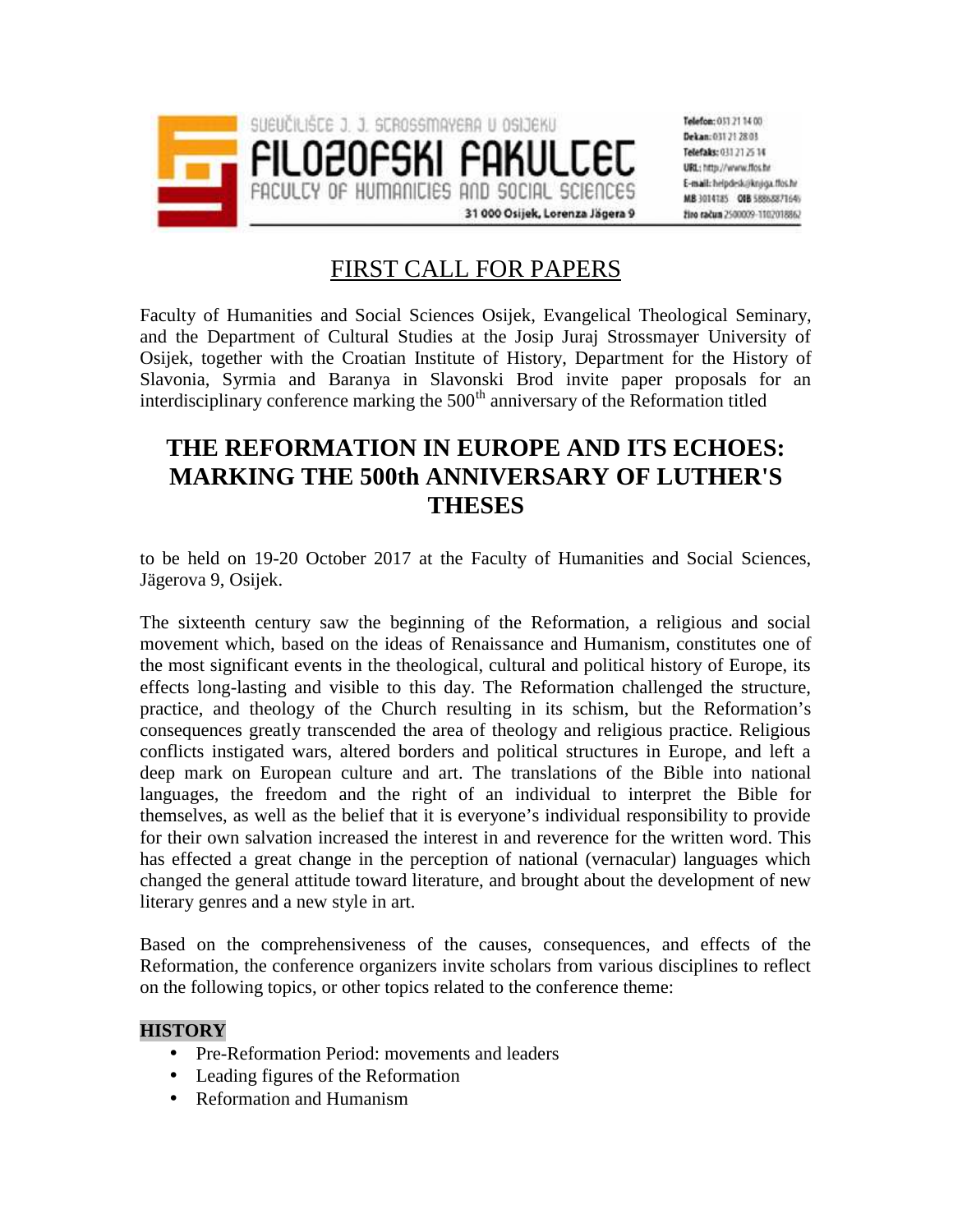- Pontificate during the Reformation
- Catholic Revival and Counter-Reformation
- Historical development of Protestant confessions and denominations
- Reformation and political history
- Reformation and social history
- Reformation and cultural history
- Reformation and source criticism
- Reformation and history of mentality
- Reformation and Protestantism in Croatia
- Leading figures of the Reformation in Croatia
- Reformation and historiography

### **SOCIOLOGY**

- Reformation and (post)modernisation
- Reformation and social values
- Reformation and secularization
- Reformation and demographic changes
- Reformation and economic development

### **PHILOSOPHY**

- Ethics and Reformation
- Philosophy of politics
- Philosophy of religion

### **PEDAGOGY**

- Theoretical precepts of Reformation pedagogy
- Luther's views on education
- Criticism of scholastic pedagogy from the point of view of Protestantism
- Attitudes to higher education and universities
- Family education in the spirit of Protestantism
- Education in the spirit of the Reformation and its main regional proponents
- Echoes of the Reformation in educational practice in Croatian schools
- Impact of the Reformation on education in Croatian lands

## **PHILOLOGY**

- Cultural and literary echoes of the Reformation
- Sermon as a literary genre
- Reformation and the Bible
- Lollards and adaptations of orthodox texts
- Precursors to the novel
- *The Book of Common Prayers* and prayer-books
- Echoes of the Reformation in the methodology of literary scholarship
- The character of Martin Luther in the realm of literary fiction
- Reformation, drama, and theatre